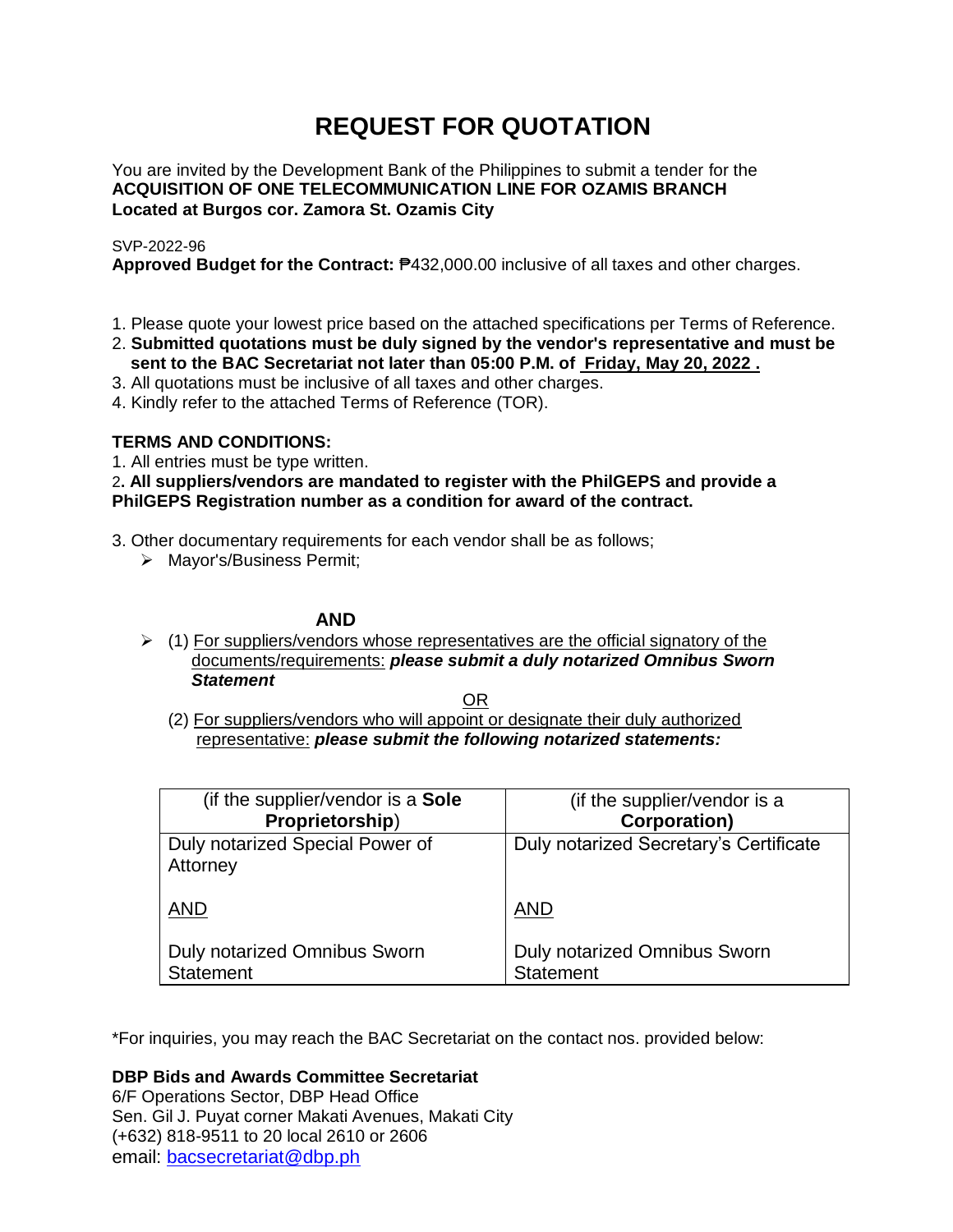#### **Annex A**

## ACQUISITION OF NEW, ADDITIONAL AND/OR REPLACEMENT TELECOMMUNICATION LINE/CONNECTIVITY SERVICE FOR THE DEVELOPMENT BANK OF THE PHILIPPINES (DBP)-**OZAMIS BRANCH**

#### APPROVED BUDGET FOR THE CONTRACT: Php 432,000

#### **TECHNICAL SPECIFICATIONS**

#### A. BACKGROUND

The telecommunication connectivity service (line) is for the connection of DBP online systems, services and facilities in any of the following DBP remote sites:

- A.1. Branch Office, including:
	- A.1.a. Lending Center
	- A.1.b. Cash Center
	- A.1.c. Branch-Lite Unit
- A.2. Automated Teller Machine (ATM)

## **B. OBJECTIVE**

To acquire stable, reliable and secure telecommunication connectivity/line service to link DBP remote sites to the Head Office from an authorized and qualified telecommunication service provider (Telco).

#### C. COVERAGE OF THE CONTRACT

The contract will be for a one (1) year period starting from date of acceptance of service with the option for automatic renewal.

#### D. MINIMUM SPECIFICATIONS

- D.1. Connectivity/Line Service Availability
	- > The minimum availability of service is 99.6%.
- D.2. Connectivity/Line Specifications
- D.2.a. Branch Office ⊽
	- D.2.a.i. Wired MPLS/VPN, Radio Last Mile with minimum of 10 Mbps bandwidth
	- D.2.a.ii. Inclusive network equipment, such as router and or router/modem, must not be on End-of-Life/End-of-Support status within the contract period
	- D.2.a.iii. Router must support GRE/mGRE tunneling and IP Security (ex. dynamic VPN) and SNMP
	- D.2.a.iv. DBP shall have the full access of the router
	- D.2.a.v. Provide near real time and historical link monitoring

D.2.b. ATM - Wired ⊓

- D.2.b.i. VPN connection at least 128 Kbps via MPLS
- D.2.b.ii. Inclusive network equipment, such as router and or router/modem, must not be on End-of-Life/End-of-Support status within the contract period
- D.2.b.iii. Support GRE tunneling and SNMP
- D.2.b.iv. Provide near real time and historical link monitoring

Page 1 of 4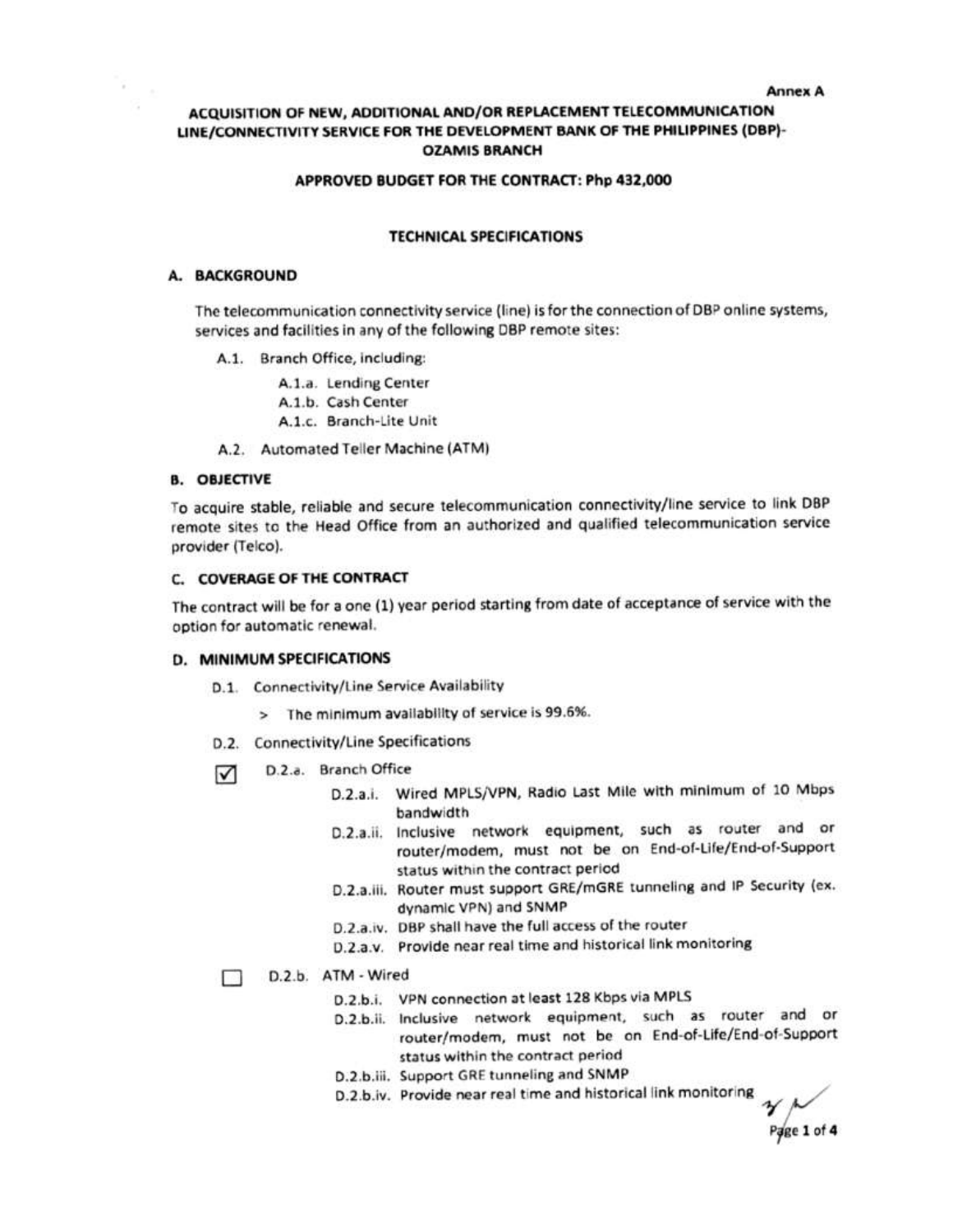ACQUISITION OF NEW ALDI NONAL AND/OR REFLACEMENT OF TELECOMMUNICATION. LINE/ CONNECTIVE V STRVICE FOR THE DEVELOPMENT BANK OF THE PHILIPPINES (DBP).

- $D.2.c.$   $ATM Wireless$ 
	- D.2.c.i. Provide data transmission function by public GPRS/GSM network or higher
	- D.2.a.vi. Inclusive network equipment, such as router and or router/modem, must not be on End-of-Life/End-of-Support status within the contract period
	- D.2.c.ii. Support GRE Tunneling and SNMP
	- D.2.c.iii. Provide GUI access for local and remote management
	- D.2.c.iv. Operate at -30~+75°C temperature
	- D.2.c.v. Has LED status indication
	- D.2.c.vi. Support RJ45 console port
	- D.2.c.vii. Include: 1 power cord, 2 antennas, 1 console cable, 1 set documentation
	- D.2.c.viii. Provide near real time and historical link monitoring.
	- D.2.c.ix. Meet the average latency requirement of not greater than 200ms measured using the Ping utility or any similar mobile applications
	- D.2.c.x. Meet signal requirement of not less than 2 bars measured using mobile or similar devices capable of said measurement
	- D.2.c.xi. DBP shall have full access to the Modem/Router
- D.3. Support Services and Incident Management
	- D.3.a. The Telco shall provide 24 x 7 onsite, telephone and email support. For every service unavailability/downtime reported, the response time shall be within thirty (30) minutes.
	- D.3.b. Upon the occurrence of service unavailability/downtime, the Telco shall:
		- D.3.b.i. Conduct problem isolation/resolution and link restoration activities
		- D.3.b.ii. Notification via electronic mail (E-mail) and telephone within one (1) hour of the occurrence
		- D.3.b.iii. Minimum of twice a day status report to DBP via E-Mail
		- D.3.b.iv. Estimated time of arrival (ETA) if onsite activities required
		- D.3.b.v. Estimated time of resolution (ETR)
		- D.3.b.vi. Root cause
		- D.3.b.vii. Comply with DBP policies on security and confidentiality during support services.
	- D.3.c. The Telco shall submit an incident report stating the reason/s for the outage and detailing the steps undertaken to resolve a particular problem upon DBP's request.
- D.4. Service Performance Review
	- > The Telco shall conduct a performance review session at least once every quarter of a year

# E. TELECOMMUNICATION CONNECTIVITY/LINE REQUIREMENT CLASSIFICATION

The primary objective of the following provisions is to have multiple Telcos per site, providing service redundancy, high availability and avoiding single point of failure.

- E.1. New Telecommunication Line Requirement
	- E.1.a. Covered Sites
		- > New remotes sites

 $\mathbf{\hat{x}}$ Page 2 of 4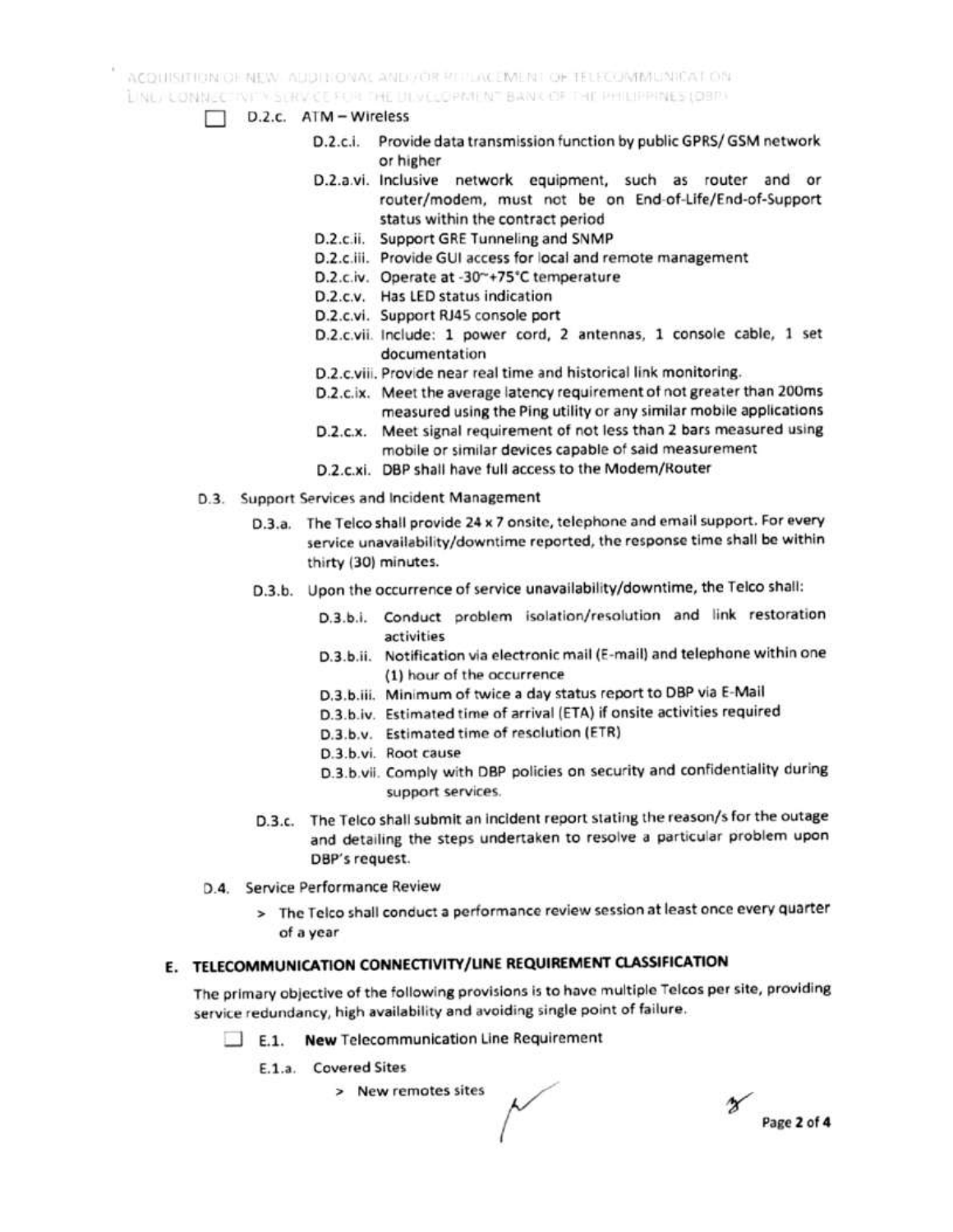ACQUISITION QF NEW, ADDITIONAL AND JOR REPLACEMENT OF TELECOMMUNICATION INE/CONNECTIVITY SERVICE FOR THE DEVELOPMENT BANN OF THE PH LIPPINES (DBP)

#### E.1.b. Telco Selection Criteria

- > Telecommunication Line for Branch Office
	- E.1.b.i. Two (2) different Telcos (Telco A and Telco B) shall be selected
	- E.1.b.ii. Telco A is the lowest (winning) provider
	- E.1.b.iii. Telco B is the second lowest provider
- > Telecommunication Line for Additional ATM Facility of a Branch Office
	- E.1.b.iv. The Telco must be different from the one which has the majority or most of the telecommunication connectivity services provided for the ATM/s of that Branch Office

## E.2. Additional Telecommunication Line Requirement

- E.2.a. Covered Sites
	- > For existing sites with existing telecommunication line/s
- E.2.b. Telco Exception
	- > The Telco/s of the existing line/s servicing the site shall not be invited and will not be allowed to participate
- $\sqrt{}$ E.3. Replacement Telecommunication Line Requirement
	- E.3.a. Covered Sites
		- > For existing sites with existing telecommunication line/s
	- E.3.b. Telco Exception
		- E.3.b.i. For Telco Redundancy Replacement
			- > The Telco of the existing line/s servicing the site including the one to be replaced shall not be invited and will not be allowed to participate
		- E.3.b.ii. Replacement for the Purpose of Telecommunication Line Capacity (Bandwidth) Upgrade
			- > The Telco of the other existing line/s servicing the site (i.e., other than the one to be replaced) shall not be invited and will not be allowed to participate
		- E.3.b.iii. For Wireless to Wired Facility Replacement
			- > The Telco of the other existing line/s servicing the site (i.e., other than the one to be replaced) shall not be invited and will not be allowed to participate

#### F. DISCONTINUANCE OF SERVICE

DBP can opt to discontinue the service within the contract period without pre-termination fee/s, if the Telco provider fails to meet the required minimum availability of service, specified in item D.1, for three (3) consecutive months (3-strike rule)

#### G. PAYMENT

The payment shall be in a monthly basis every after the service acceptance.